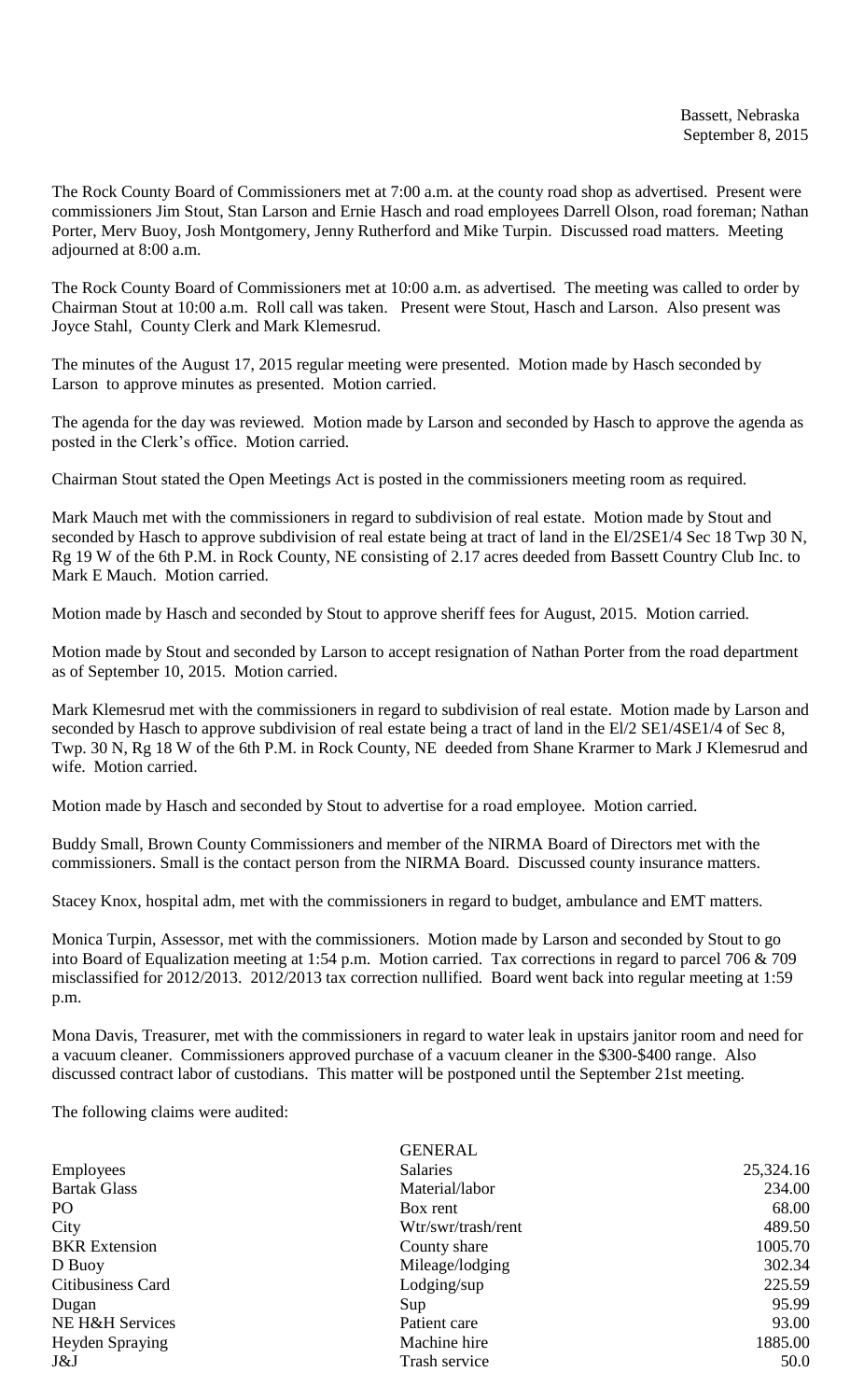| Krotter                         | Sup                      | 22.93             |
|---------------------------------|--------------------------|-------------------|
| K Kuchera                       | Phone allowance          | 40.00             |
| Leader                          | Printing/pub/title books | 615.64            |
| Leon's                          | Part/labor               | 54.59             |
| <b>B</b> LeZotte                | Contract labor           | 500.00            |
| Manatron                        | Tech support             | 6043.71           |
| <b>NACO</b>                     | Reg                      | 45.00             |
| <b>NPPD</b>                     | Electricity              | 657.17            |
| <b>NWCA</b>                     | Reg                      | 120.00            |
| <b>OPC</b>                      | Maint/sup                | 466.79            |
| <b>Quality Inn</b>              | Lodging                  | 207.00            |
| <b>RC</b> Clerk                 | Mat retire               | 1686.88           |
| <b>RC</b> Hospital              | Sup                      | 303.67            |
| RC Tel                          | Service                  | 611.84            |
| Seven Bar L, LLC                | Machine hire             | 660.00            |
| <b>RC</b> Clerk                 | Mat soc sec              | 1897.04           |
| <b>SourceGas</b>                | Ntl gas                  | 136.29            |
| <b>US Bank</b>                  | Fuel/meals               | 73.40             |
| Verizon                         | Service                  | 43.22             |
| G Weidner                       | Phone allowance          | 40.00             |
| R Wright                        | Contract labor           | 500.00            |
|                                 | <b>ROAD</b>              |                   |
| Road crew                       | Labor                    | 12,881.37         |
| City                            | Wtr/swr/trash            | 59.25             |
| J&J                             | Trash service            | 50.00             |
| <b>Medical Enterprises</b>      | Drug testing             | 93.00             |
| <b>Milco Env Services</b>       | Professional services    | 3298.15           |
| Netcom                          | Radio rep                | 40.00             |
| <b>NMC</b>                      | Parts/rep/blades         | 13,259.87         |
| <b>NPPD</b>                     | Electricity              | 181.66            |
| PowerPlan                       | Parts                    | 737.55            |
| <b>RC</b> Clerk                 | Mat retire               | 789.31            |
| <b>RC</b> Hospital              | Drug testing             | 126.00            |
| RC Tel                          | Service                  | 59.04             |
| <b>RC</b> Clerk                 | Mat soc sec              | 974.09            |
| T Stahl                         | Machine hire             | 770.00            |
| Viaero                          | Service                  | 66.54             |
|                                 | <b>LIBRARY</b>           |                   |
| Employees                       | <b>Salaries</b>          | 1697.00           |
| City                            | Wtr/swr                  | 80.75             |
| <b>Center Point</b>             | <b>Books</b>             | 70.17             |
| G&V                             | Sup                      | 118.28            |
| Ingram                          | <b>Books</b>             | 148.76            |
| Leon's                          | Rep                      | 289.48            |
| <b>NPPD</b>                     | Electricity              | 117.96            |
| <b>Popular Subscription</b>     | Subscriptions            | 293.27            |
| <b>RC</b> Clerk                 | Mat retire               | 12.13             |
| RC Tel                          | Service                  | 250.00            |
| <b>RC</b> Clerk                 | Mat soc sec              | 129.84            |
| SourceGas                       | Ntl gas                  | 33.14             |
| <b>US</b>                       | Books/sup                | 175.76            |
|                                 | <b>FEDERAL GRANTS</b>    |                   |
| <b>JEO</b> Consulting           | Professional services    | 8037.60           |
|                                 |                          |                   |
|                                 | E911/COMMUNICATIONS      |                   |
| CenturyLink                     | Service<br>Service       | 264.07<br>1319.22 |
| CenturyLink                     |                          |                   |
| LLC CenturyLink Comm<br>GeoComm | Service                  | 2.76<br>797.61    |
|                                 | Software support/maint   |                   |
| <b>Great Plains Comm</b>        | Service                  | 81.20             |
| <b>Industrial Tower</b>         | Tower rent               | 194.84            |
|                                 | E911                     |                   |
| RC Tel                          | Service                  | 17.01             |
|                                 | OTHER CAPITAL PROJECTS   |                   |
| Krotter's                       | Sup                      | 67.86             |